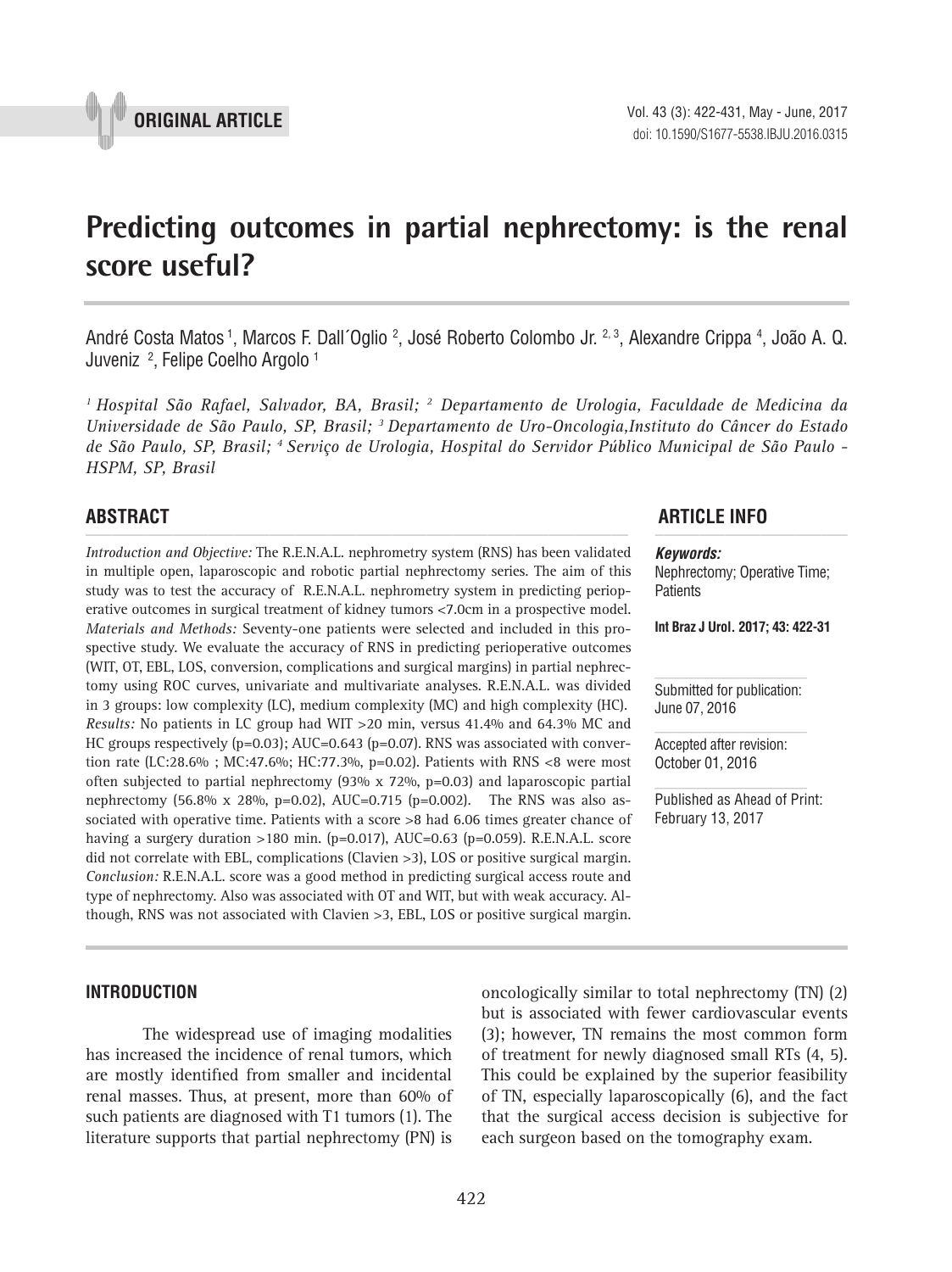To standardize tumor assessment, minimize bias and improve clinical outcomes, the R.E.N.A.L. nephrometry system (RNS) was proposed in 2009 (7), based on five tumor characteristics (radius, exophytic extent, nearness to the renal sinus, anterior/ posterior location and location relative to the polar lines). Since then, this tool has been validated in multiple retrospective open, laparoscopic and robotic partial nephrectomy series (8-12).

However, the authors did not use any statistical model to build the score and their variables won the same weight. We believe that, some anatomical features presented in R.E.N.A.L. score are more important than the others and should, specially in laparoscopic surgery, influence perioperative outcomes.

The aim of this study was to test the accuracy of R.E.N.A.L. score system in predicting perioperative outcomes in laparoscopic partial nephrectomy of kidney tumors ≤7.0cm, in a prospective model.

# **MATERIALS AND METHODS**

Between January 2010 and June 2012, 320 patients underwent radical or partial nephrectomies at our institution for the treatment of renal cancer. Of these, 173 patients had tumors ≤7cm. Patients with chronic renal failure, solitary kidneys, renal tuberculosis, previous renal or upper abdomen surgeries or nephrolithiasis were excluded. We had also excluded patients without multiplanar CT scan that could disrupt R.E.N.A.L. interpretation. Seventy-one patients were selected and prospectively followed up.

The R.E.N.A.L. score was determined by the same observer based on criteria proposed by Uzzo (7). This system considers tumor size, the degree to which the tumor is endophytic, the proximity to the collecting system, the posterior or anterior location of the mass and its polarized location. Awarded for each component are 1 to 3 points, except for the anterior or posterior location, which receives a letter "A" or "P". Additionally, a suffix "h" is given to lesions that touch the main artery or vein. Thus, 3 groups were formed, according to tumor complexity: low (LC: patients with score 4-6), medium (MC: patients with score 7-9) and high (HC: patients with score 10-12).

All patients were initially indicated for partial laparoscopic nephrectomy, considered herein as a gold standard. The procedures were performed using the laparoscopic standard technique, briefly described as follows: Mobilization of the colon, dissection of the renal vascular pedicle and removal of the Gerota's fascia. Warm ischemia was achieved using a vascular clamp. Mannitol was administered 5 min before and after the vascular occlusion. The tumor was located and excised, along with its perinephric fat, using scissors. No frozen section analysis of the tumor bed was routinely performed. Hemostasis and closure of the calices were applied whenever necessary using figure-of-eight 2-0 Vicryl® SH needle sutures (Johnson & Johnson New Brunswick, NJ, USA). An approximation of the renal trauma was performed using 0 Vicryl® CT needle 'U' sutures anchored with the Hem-o-lok® Ligation System (Teleflex Incorporated, Limerick, PA USA). No ureteric stent was placed in any case. Patient baseline and tumor characteristics are depicted in Table-1.

We analyzed intra operative outcomes (operative time - OT, warm ischemia time - WIT, estimated blood loss - EBL, conversion to open approach, conversion to total nephrectomy) and complicationrates recorded during the first 90 days after surgery and classified them according to the Clavien-Dindo classification system (13). The operative time was considered long when >180 minutes (14-16), WIT when  $>$ 20 minutes (17-19) and EBL when  $\geq$ 1000mL (20). The pathological margin status of the specimens was also analysed.

Further, we divided the results into groups according to the ASA (American Society of Anesthesiologists), Charlson comorbidity index (21) to verify the association of comorbidities on the results.

The R.E.N.A.L. score were tested for their ability to predict surgical outcomes and complications using receiver operating characteristic (ROC) curves. The overall performance of the ROC analysis was quantified by computing the area under the curve (AUC). An area of 1 indicated perfect performance, while 0.5 indicated a performance that was not different from a result that could have been obtained by chance. Using ROC analysis, the optimal sensitivity and specificity of R.E.N.A.L. were determined using various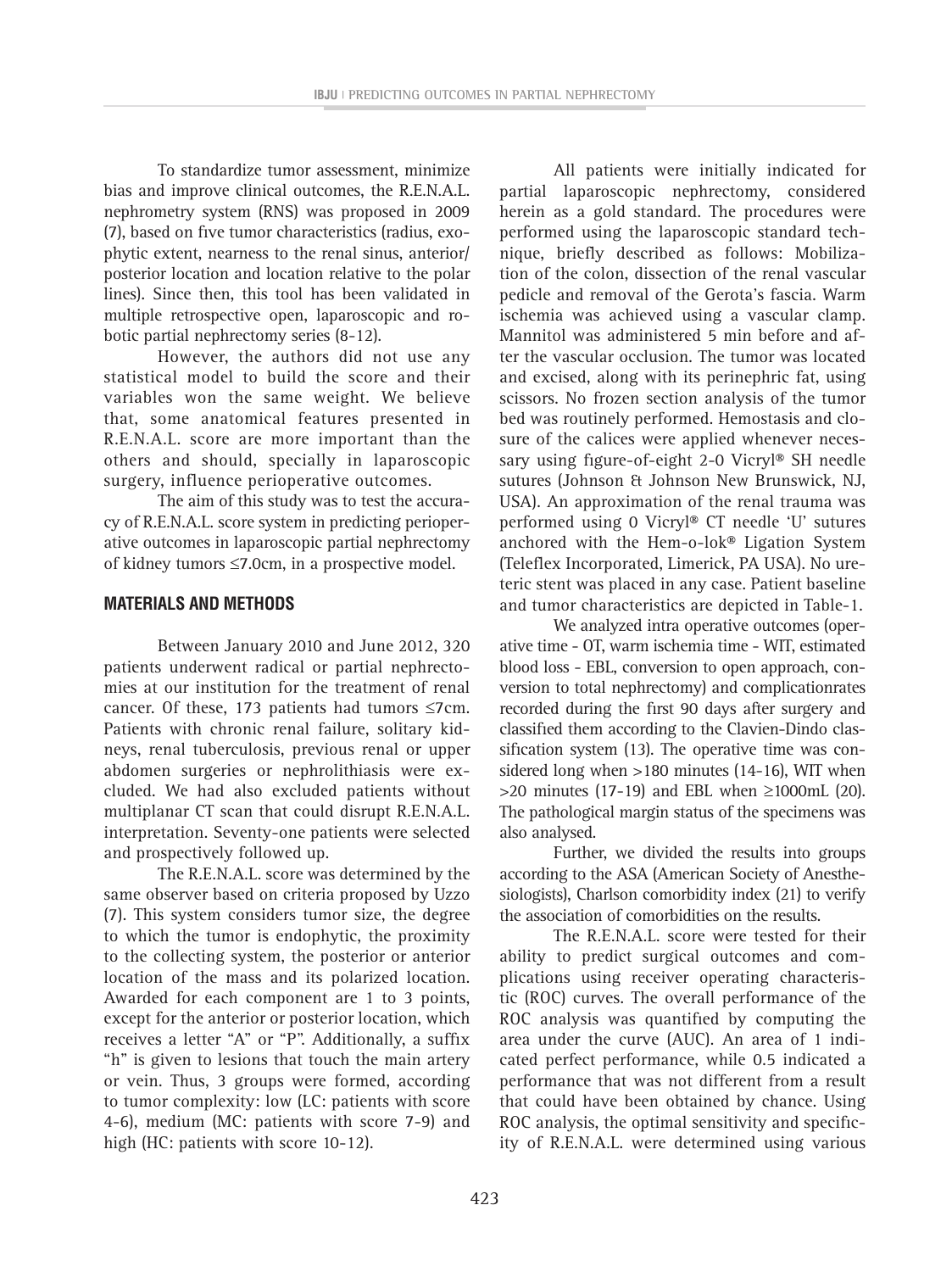| Gender                           |                    |
|----------------------------------|--------------------|
| Male                             | 39 (55%)           |
| Female                           | 32 (45%)           |
| Age                              | $60±12.7(22-88)$   |
| IMC                              | 27.6±4.5 (17.9-88) |
| ASA                              |                    |
| I                                | 5(7%)              |
| Ш                                | 60 (84.5%)         |
| Ш                                | $6(8.5\%)$         |
| Hypertension                     | 32 (45.1%)         |
| DM                               | 9(12.7%)           |
| <b>Smokers</b>                   | 19 (26.8%)         |
| Charlson                         |                    |
| $<$ 3                            | 40 (56.3%)         |
| >3                               | 31 (44.3%)         |
| Incidental                       | 54 (76.1%)         |
| Tumor size                       | $4,1(1,3-7,0)$     |
| <b>Histological subtype</b>      |                    |
| Clear cells                      | 34 (48%)           |
| Others malignant                 | 28 (39%)           |
| Benign                           | 9(13%)             |
| <b>Patological Stage</b>         |                    |
| T <sub>1</sub> a                 | 39 (55%)           |
| T1b                              | 21 (30%)           |
| T <sub>2</sub>                   | 6(8%)              |
| T <sub>3a</sub>                  | 5(7%)              |
| <b>Margin status</b>             |                    |
| Negative                         | 67 (94%)           |
| Positive                         | 4(6%)              |
| <b>Surgical intervention</b>     |                    |
| Laparoscopic partial nephrectomy | 32 (45.1%)         |
| Open partial nephrectomy         | 28 (39,4%)         |
| Laparoscopic total nephrectomy   | 8 (11.3%)          |
| Open total nephrectomy           | $3(4.2\%)$         |
| Pre-operative creatinine         | $0.9 + 0.18$       |
| Post-operative creatinine        | $1.0 + 0.24$       |
| Pre-operative hemoglobin         | $13.7 \pm 1.3$     |
| Post-operative hemoglobin        | $11,3{\pm}2,6$     |

|  |  | Table 1 - Clinicopathological data and surgical approaches. |  |  |  |
|--|--|-------------------------------------------------------------|--|--|--|
|--|--|-------------------------------------------------------------|--|--|--|

threshold values and Youden index method for the prediction of outcomes. Relative risk was calculated using Mantel-Haenszel analysis. The Fisher's exact test and chi-square test were used to compare proportions. We also performed univariate Cox regression analysis to select variables that showed significant associations with the dependent variables. Only these were included in the multivariate Cox proportional-hazards model in a stepwise method. Two-tailed p <0.05 was considered to indicate statistical significance. The analyses were conducted using SPSS statistical software (version 17.0).

## **RESULTS**

Seventy-one patients were included in a intention to treat partial nephrectomy analysis. Clinical and pathological features are exposed in Table-1. No statistical difference was found in RNS groups regarding to age, BMI, ASA and Charlson score (Table-2).

#### **SURGICAL OUTCOMES**

#### **Conversion rate**

Of the 71 patients included, 26 had preemptive open conversion (2 total and 24 partial). Forty-five subjects initially underwent laparoscopic procedure, 8 were converted to laparoscopic total and 5 to open nephrectomy (4 partial and 1 total) (Figure-1).

ROC curve was performed to test the accuracy of RNS to predict conversion rate. The AUC was 0.715 (0.595-0.836) (p=0.002) (Figure-2). The best specificity cut-off was RENAL ≥9. Patients with RNS<9 were most often subjected to PN (93% x 72%, p=0.03) and LPN (56.8% x 28%, p 0.02) (Table-3).

Perioperative outcomes were not different in distinct surgical access. (Table-4)

#### **Warm ischemia time**

The median duration of ischemia increased with tumors anatomical complexities, according to the RNS (LC: 10 minutes; MC: 15 minutes; HC: 20 minutes -  $p<0.01$ ). There were no patients in LC group with WIT  $\geq$ 20min (LC 0xMC 41.4% x HC 64.3%, p=0.03)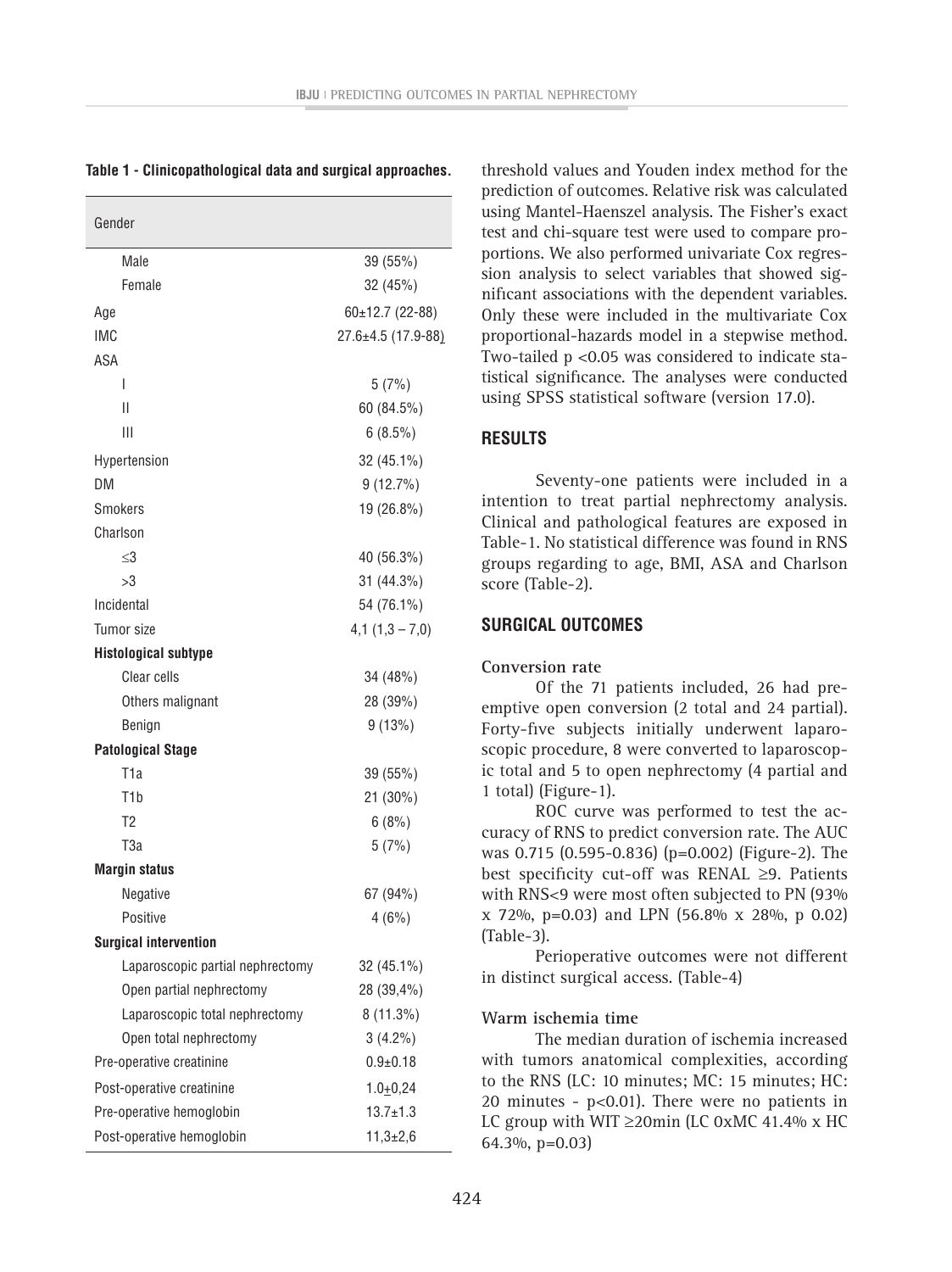|                              | LC               | MC           | HC         | р            |
|------------------------------|------------------|--------------|------------|--------------|
| Lengh of stay (days)         | 3.6              | 3.9          | 4.2        | ns           |
| Operative Time (min)         | 134              | 163          | 185        | $< 0.05$ *   |
| Estimated blood loss (mL)    | 376              | 460          | 347        | ns           |
| Warm isquemia time (min)     | 10               | 15           | 20         | ${<}0.05***$ |
| Clavien $\geq$ 3             | $\boldsymbol{0}$ | $7(16.6\%)$  | $1(4.5\%)$ | ns           |
| ASA > 2                      | $1(14.3\%)$      | $4(9.5\%)$   | $1(4.5\%)$ | ns           |
| <b>BMI</b>                   | 27.7             | 27.6         | 27.6       | ns           |
| Charlson $\leq$ 3            | 6(85.7%)         | 36 (85.7%)   | 18 (85.4%) | ns           |
| Incidental                   | 7 (100%)         | 33 (78.6%)   | 14 (63.6%) | 0.05         |
| Positive margins             | $1(14.3\%)$      | $2(4.8\%)$   | $1(4.5\%)$ | 0.17         |
| Clear cell histology subtype | $2(28.6\%)$      | $17(44.7\%)$ | 15 (68.2%) | 0.5          |
| <b>LPN</b>                   | $5(71.4\%)$      | 22(52.4%)    | 5(22.7%)   | 0.01         |

|  | Table 2 - Distribution of variables according to renal score. |  |  |  |  |  |
|--|---------------------------------------------------------------|--|--|--|--|--|
|--|---------------------------------------------------------------|--|--|--|--|--|

We performed a ROC curve analysis and found an AUC=0.598, which was not significant (p=0.252); this finding demonstrates that there is no cutoff score of RNS that is able to predict a clamping time  $\langle 20 \text{ or } \geq 20$ .

#### **Operative time**

The mean operative time was longer in HC (185 min) than in MC (163 min) or LC (134 min) p<0.05. The ROC curve demonstrated that the RNS could predict a prolonged surgery time, with an area under the curve of 0.63 (p=0.05) (Graph-1). Using the Youden index to predict the best cutoff point, we found R.E.N.A.L.  $\geq 8$  as a predictor of surgical time  $\geq$ 180 minutes, with a sensitivity of 89.3% and specificity of 37.2%. The odds of having surgery time >180 min. was 4.94 times greater in patients with a score  $\geq$ 8 (p=0.020).

#### **Estimated blood loss**

The average EBL in the groups were, respectively, 376, 460 and 347mL for LC, MC, HC. These values lacked both clinical and statistical difference. Seven patients had ≥1000mLof bleeding and 1 was transfused (2000mL of bleeding). There were no association with R.E.N.A.L. complexity groups: 1LC; 5MC; 1HC.

#### **Margin status**

No TN patients had positive surgical margins, although 4PN patients (4/60) had positive surgical margins, 3LPN and 1 OPN.

#### **Post-operative complications**

No patients presented with post-operative bleeding, urinary fistulas, pseudoaneurysms with clinical symptoms or deaths during the follow-up time. Eight (11.3%) patients had major complications (Clavien≥3). However, none of these complications were observed in LC group, instead occurring in 7 (16.6%) and 1 (4.5%) individuals in MC and HC groups, respectively.

In the logistic regression analysis,RNS, surgical approach (open or laparoscopic) and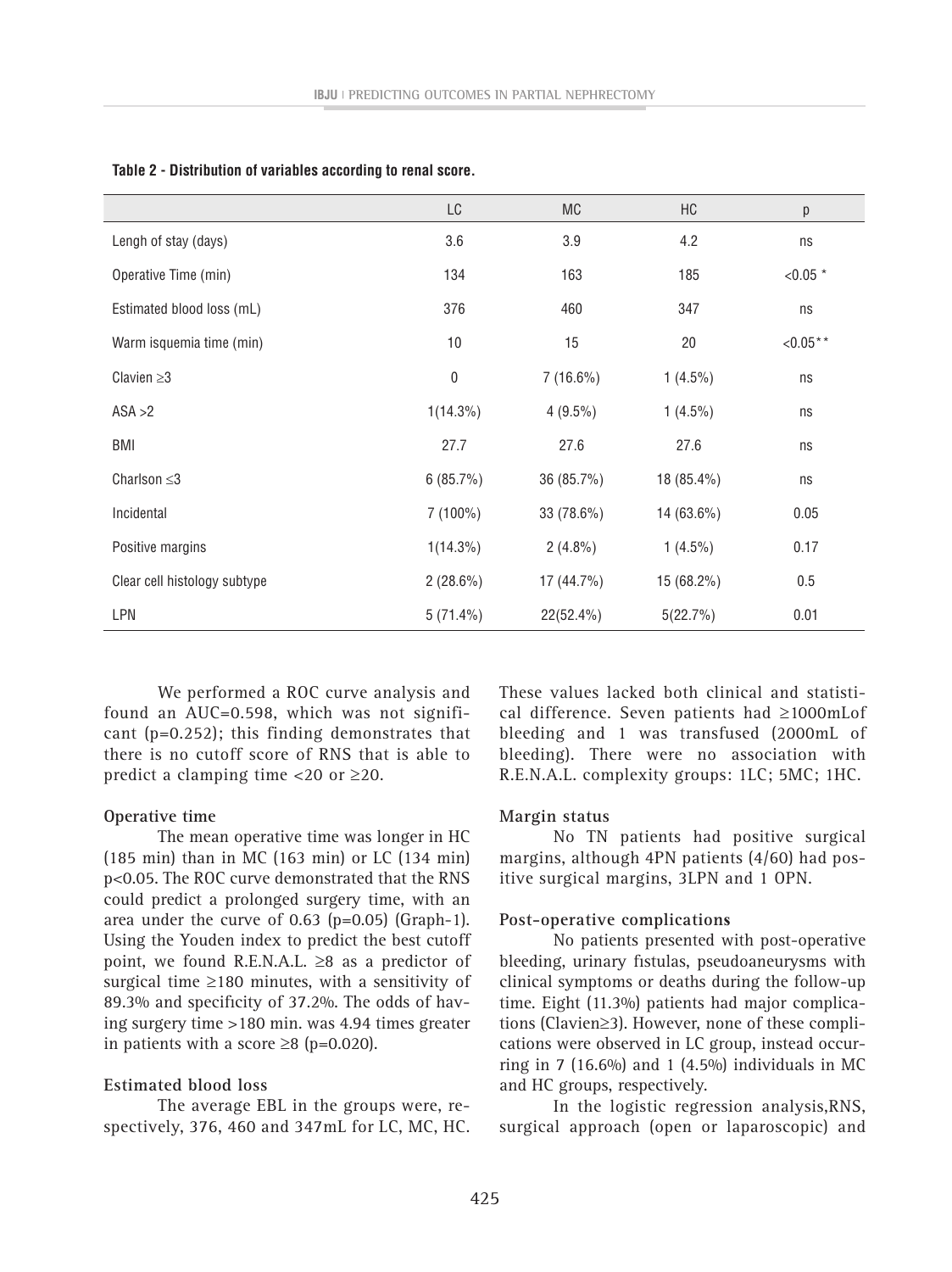### **Figure 1 - Conversion rate.**



**Figure 2- ROC curve: RENAL x conversion rate.**



AUC: 0.715 (0.595 - 0.836) (p=0.002)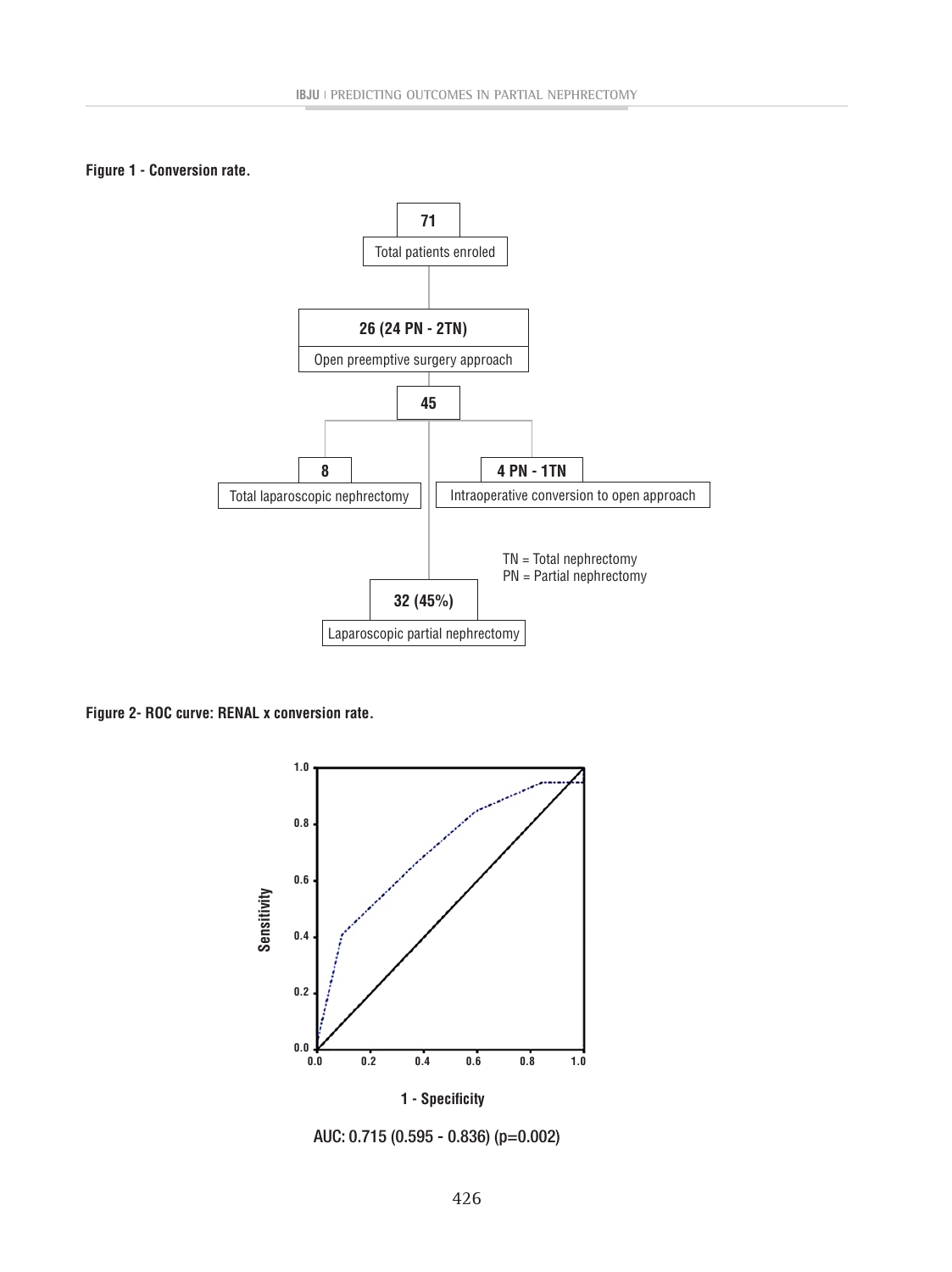| <b>RENAL</b> | LPN        | <b>Others</b> |      |
|--------------|------------|---------------|------|
| <9           | 25 (54.3%) | 21(45.7%)     | 0.02 |
| 29           | 7(28%)     | 18 (72%)      |      |

#### **Table 3 - Conversion rate according to RENAL** ≥**9.**

**Table 4 - Perioperative outcomes and surgical approach.**

|                        | LPN                        | <b>OPN</b>               | <b>LTN</b>                | <b>OTN</b>               | р         |
|------------------------|----------------------------|--------------------------|---------------------------|--------------------------|-----------|
| 0T                     | $174 + 51$<br>$(90 - 300)$ | $155 + 50$<br>$(70-261)$ | $189 + 77$<br>$(120-354)$ | $133 + 38$<br>$(90-160)$ | <b>NS</b> |
| <b>WIT</b>             | 17 (10-35)                 | $11.5(8-30)$             | $\overline{\phantom{a}}$  | ۰                        | <b>NS</b> |
| EBL                    | 376<br>$(223 - 529)$       | 491<br>$(318 - 662)$     | 293<br>$(123 - 465)$      | 513<br>$(-/1597)$        | <b>NS</b> |
| L <sub>0</sub> S       | $3.6 + 1.1(1 - 6)$         | $4.3 + 1.2$ (3/7)        | $4.1 + 2.2$ (2/9)         | $3.7+1.2(3-5)$           | <b>NS</b> |
| Clavien-Dindo $\geq$ 3 | 3<br>$(9.4\%)$             | 3<br>$(10.7\%)$          | $\overline{2}$<br>(25%)   |                          |           |
|                        |                            |                          |                           |                          |           |

**OT =** Operative time - mean (95%IC)

**WIT =** Warm ischemia time - median (95%IC)

**EBL =** Estimated blood loss - mean (95%IC)

**LOS =** Length of stay - mean (min - max)

**LPN =** Laparoscopic partial nephrectomy

**OPN =** Open partial nephrectomy

**LTN =** Laparoscopic total nephrectomy

**OTN =** Open total nephrectomy

operative time were not related to Clavien ≥3 (Table-5).

We found that the addition of each unit to the ASA score increased the chance of having Clavien ≥3 by 11.48 times (p=0.008). The ROC curve analysis got an AUC of 0.69 (p=0.084). The best number given by the Youden index was 3, with a sensitivity of 37.5% and specificity of 95.2%. From this value, we applied logistic regression with ASA categorizations, and the odds of having Clavien ≥3 were 12 times greater for individuals with an ASA  $>3$  (95%CI=2-69; p=0.008).

Furthermore, age was significantly associated with major complications. We found that each additionalyear of age increased the chance of having Clavien ≥3 by 1.08 times ( $p=0.043$ ). The AUC for this was 0.72 (p=0.043), demonstrating that age is a predictive variable for Clavien ≥3. Searching for the best cutoff according to the

Youden method, we found that age ≥66 years had a sensitivity of 75.0% and a specificity of 68.3%. From this value, we applied logistic regression with age categorization and found that those with age ≥66 were 6.45 times more likely to have Clavien  $\geq$ 3 (95%CI=1.2-34.8; p=0.030).

#### **DISCUSSION**

The majority of papers that have studied nephrometry score systems are retrospective. Thus, confounding factors are usually adjusted for in the statistical analysis. On the other hand, in our study, we adjusted for these factors within the methodology, performing the study prospectively and excluding patients with anatomical features that could interfere with the perioperative results. These stringent inclusion criteria led to a significant loss of sample size, which could have reduced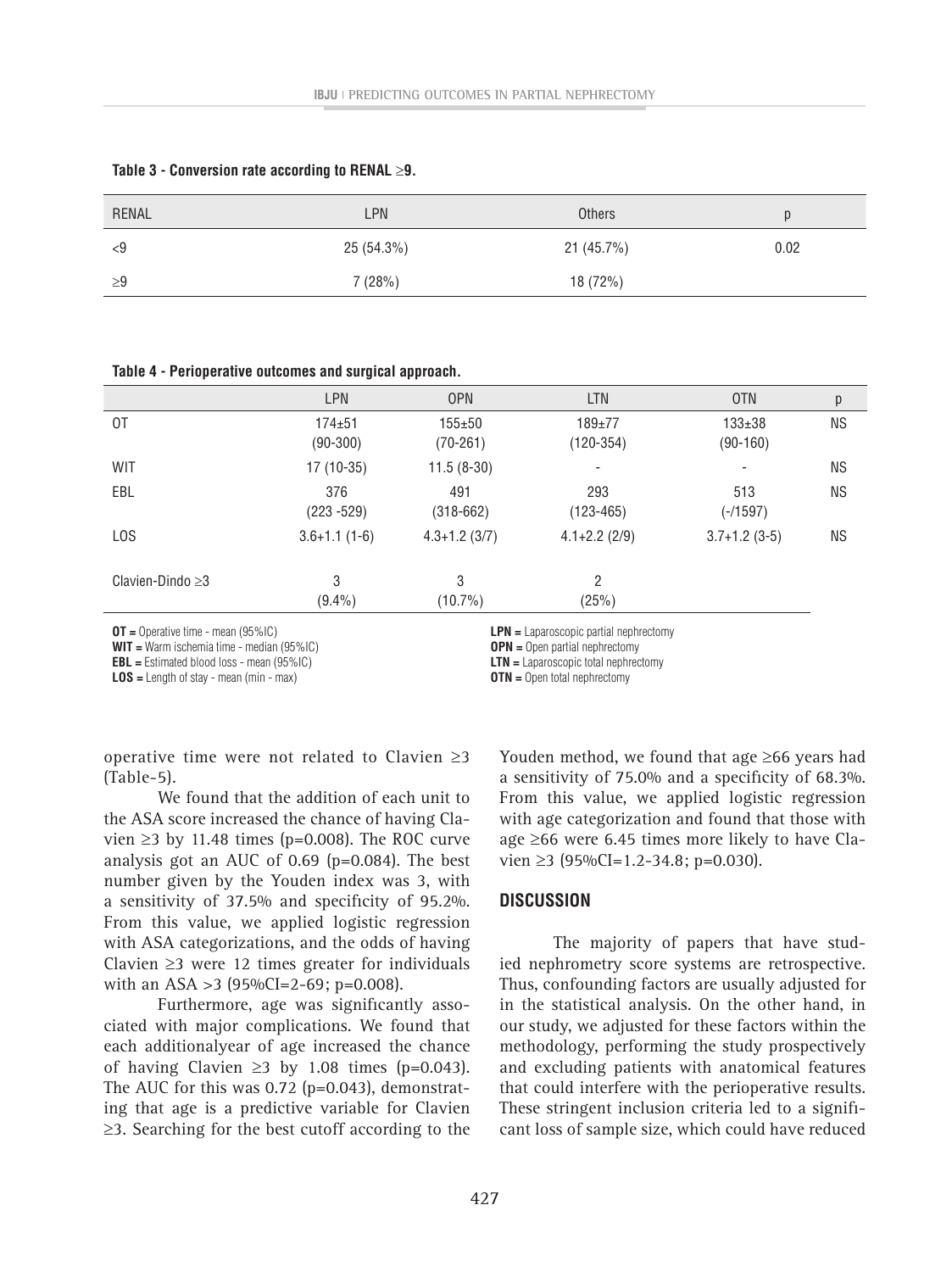| Table 5 - Predictors of Clavien≥3. |                |              |       |  |
|------------------------------------|----------------|--------------|-------|--|
|                                    | 0 <sub>R</sub> | 95% CI       | p     |  |
| RENAL                              | 0.95           | $0.6 - 1.5$  | 0.84  |  |
| <b>RENAL-L</b>                     | 0.76           | $0.5 - 1.2$  | 0.82  |  |
| ASA                                | 11.48          | 1.9-69.5     | 0.008 |  |
| Age $\geq 65$                      | 6.45           | $1.2 - 24.8$ | 0.043 |  |
| Surgical approach                  | 0.9            | $0.8 - 1.3$  | 0.783 |  |
| Operative time                     | 1.01           | $0.99 - 1.0$ | 0.1   |  |

the power of our analysis. In the present study, we evaluate the accuracy of R.E.N.A.L. nephrometry system in predicting outcomes in partial nephrectomies for <7cm kidney cancers because we don't have literature to support routine elective partial nephrectomy in >7cm tumors.

From a technical point of view, the choice between partial or total nephrectomy is still very subjective and even experienced surgeons often are in doubt whether the tumor can be extirpated in order to preserve functional renal parenchyma and in a minimally invasive approach.With nephrometry scores using, one can obtain objective parameters to predict conversion rates.In our sample, we can identify patients with greater chances of conversion. Individuals with RNS≥9 are at high risk, and perhaps would be better approached by open surgery.

Funahashi et al. (22) retrospectively evaluated anatomical data of renal tumor associated with the access route to partial nephrectomy and found that the tumor's relationship to the renal surface (endophytic character) and the distance from the renal sinus affected the surgeon's decision to open access route or minimally invasive, and tumor size did not influence that decision.Gill et al. (23) in a similar analysis with 771 LPN and 1029 OPN reported that tumor size (2.6cm LPN vs. 3.3cm OPN) and endophytic character (34.4% LPN vs. 53.3% OPN) were significantly different between the two access routes (17).Naya et al. (8) evaluated factors that influence the frequency of LTN (68 patients) vs. LPN (74 patients). They found that the RNS up to 8 was the best cut off for patients selection for LPN.As these data are being validated by larger studies, it will allow better

predict the chances of conversion, improving the anesthetic and surgical planning and patient preparation for this possibility. Moreover, technically favorable tumors should be most operated by LPN.

A systematic review from American Society of Anesthesiologists defines as prolonged surgery intervals from 2.5 hours to 4 hours (14). Also others references confirm these information based on increasing post operative complications (15, 16). Ng et al. (24) reported an OT of 3.5 hours in LPN. Marszalek et al. (25) had an average time of 139 min. We had a mean OT of 174 minutes in LPN and RNS was significantly associated with a prolonged surgery time. Data showed that RNS≥8 was a predictor of surgical time ≥180 minutes, with a sensitivity of 89.3%. This indicates that, in cases of a CT scan showing a renal mass with RNS <8, the surgeon could predict that rarely OT will exceed 3 hours.

Although controversial in literature, several clinical studies suggest that the maximum period of WIT time for preservation of renal function should not exceed 20min (17, 19, 26). Previous studies have reported differences in WIT among R.E.N.A.L. groups (9, 10). In our series, we found that WIT was statistically greater in the high complexity group. However, the difference was not clinically significant, as no group had a median WIT greater than 20 minutes. Advancing this analysis, we found that there were no cutoff scores of RENAL able to predict a clamping time <20 or ≥20 min. It is likely that the low mean WIT in our patients contributed to these results. To reduce WIT, our group unclamps the kidney vessels early, immediately after the first external parenchymal suture has been placed. Otherwise some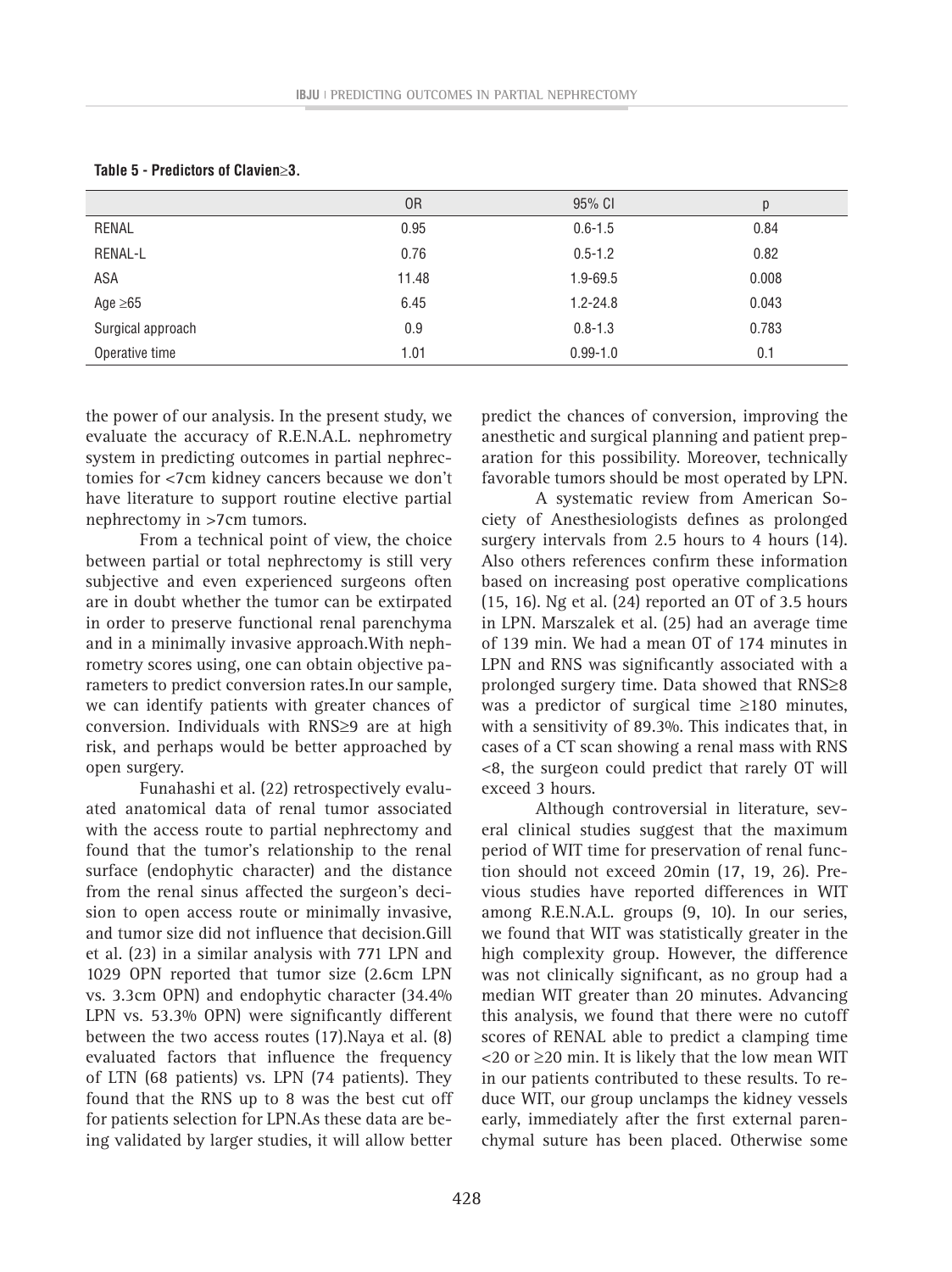studies have demonstrated a correlation between RNS and WIT. Hayn et al. (27) found, in a series with 141 laparoscopic partial nephrectomies, WITs of 16, 23 and 31 minutes for the low, medium and high complexity groups, p<0.001.

The hemorrhagic shock scale proposed by ATLS (Advanced Trauma Life Support) consider bloodloss between 15-30% of body volume or 750 to 1500mL (Class II) a significant clinical bleeding, because patients experiment tachycardia, tachypnea and elevates plasma levels of catecholamins (20).RNS was not good predictors of EBL. In our series and in a recently published paper, intraoperative bleeding was not clinically different among RNS groups (LC: 135mL; MC: 210mL; HC: 314mL) (11). These results could be explained by a good intra-operative vascular control of the hilum and a good suture repair of the kidney parenchyma, achieved using open, laparoscopic or robotic techniques.

The overall incidence of urological complications after LPN has been reported at 9.0% (12). Simmons and Gill (28) found no correlation between tumor size and centrality with the incidence of complications after LPN, on either the univariate or multivariate analyses. According to a recently published paper (12), a higher RNS was significantly associated with an increased incidence of Clavien grade III. In our series, RNS did not show any relation to postoperative complications. On the other hand, the ASA score and patient's age were significantly associated with Clavien ≥3. In our sample, baseline patient characteristics were more important that anatomical tumor characteristics in predicting complications.

Turna et al. (29) reported a 2.4% incidence of postoperative urinary fistula after LPN, but no independent predictors of this outcome were found. Recently, another group (30) reported that each unit of increase in RNS was associated with an increased likelihood of a postoperative urine leak. We did not encounter any urinary leaks postoperatively, and no patients had to use a ureteral catheter. A first line suture performed with 2.0 Vicryl SH needle in all patients with a deep defect in the renal parenchyma may be sufficient to include the collecting system effectively.

From now, we have in literature 10 scores that use anatomic features involved in complexity of partial nephrectomies. Although some studies have been showing association between them and surgical outcomes, no one have accuracy strongly tested and validated (31).

# **CONCLUSIONS**

There is a growing need to objectively measure the complexity of kidney tumors due to the use of minimally invasive procedures that require greater operative skill. In respect to  $\leq 7$ cm tumors,R.E.N.A.L. score, in this data, was a good method in predicting surgical access route and type of nephrectomy. Also was associated with OT and WIT, but with weak accuracy. On the other hand, RNS was not associated with Clavien >3, EBL, LOS or positive surgical margin. These observations must be tested by other groups in a major population.

### **Abbreviations**

- **ASA =** American Society of Anesthesiologists
- **AUC =** area under the curve
- **BMI =** body mass index
- **EBL =** estimated blood loss
- **HC =** high complexity
- **LC =** low complexity
- **LOS =** length of stay
- **LPN =** laparoscopic partial nephrectomy
- MC = **medium complexity**
- **OPN =** open partial nephrectomy
- **OT =** operative time
- **PN =** partial nephrectomy
- **RNS =** R.E.N.A.L. nephrometry system

**ROC curve =** receiver operating characteristic curve

- **RTs =** Renal Tumors
- **TN =** total nephrectomy
- **WIT =** warm ischemia time

# **CONFLICT OF INTEREST**

None declared.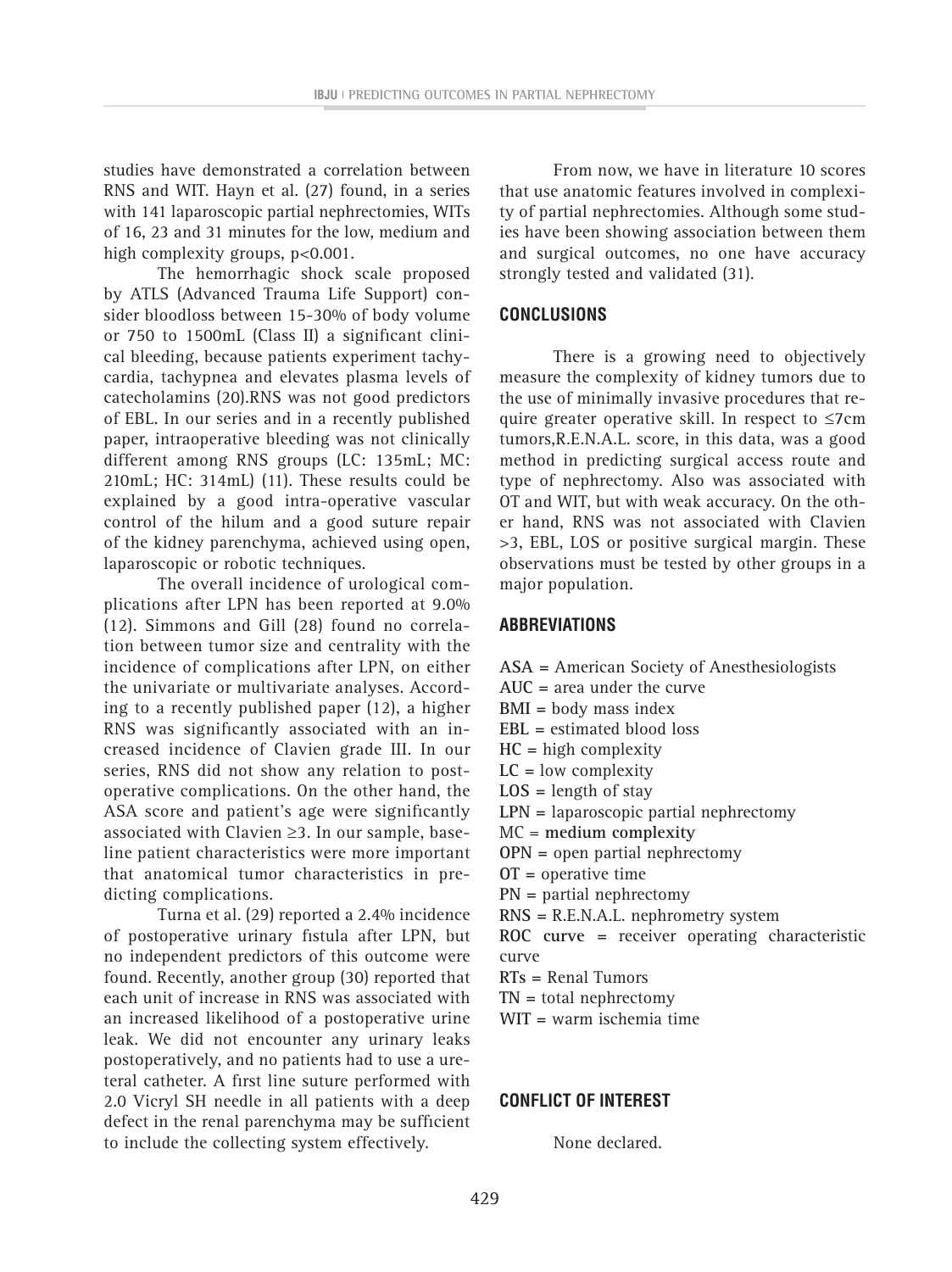## **REFERENCES**

- 1. Fergany AF, Hafez KS, Novick AC. Long-term results of nephron sparing surgery for localized renal cell carcinoma: 10-year followup. J Urol. 2000;163:442-5.
- 2. Lesage K, Joniau S, Fransis K, Van Poppel H. Comparison between open partial and radical nephrectomy for renal tumours: perioperative outcome and health-related quality of life. Eur Urol. 2007;51:614-20.
- 3. Huang WC, Elkin EB, Levey AS, Jang TL, Russo P. Partial nephrectomy versus radical nephrectomy in patients with small renal tumors--is there a difference in mortality and cardiovascular outcomes? J Urol. 2009;181:55-61.
- 4. Hollenbeck BK, Taub DA, Miller DC, Dunn RL, Wei JT. National utilization trends of partial nephrectomy for renal cell carcinoma: a case of underutilization? Urology. 2006;67:254-9.
- 5. Nuttall M, Cathcart P, van der Meulen J, Gillatt D, McIntosh G, Emberton M. A description of radical nephrectomy practice and outcomes in England: 1995-2002. BJU Int. 2005;96:58-61.
- 6. Patel SG, Penson DF, Pabla B, Clark PE, Cookson MS, Chang SS, et al. National trends in the use of partial nephrectomy: a rising tide that has not lifted all boats. J Urol. 2012;187:816-21.
- 7. Kutikov A, Uzzo RG. The R.E.N.A.L. nephrometry score: a comprehensive standardized system for quantitating renal tumor size, location and depth. J Urol. 2009;182:844-53.
- 8. Naya Y, Kawauchi A, Oishi M, Ueda T, Fujihara A, Naito Y, et al. Comparison of diameter-axial-polar nephrometry and RENAL nephrometry score for treatment decision-making in patients with small renal mass. Int J Clin Oncol. 2015;20:358-61.
- 9. Altunrende F, Laydner H, Hernandez AV, Autorino R, Khanna R, White MA, et al. Correlation of the RENAL nephrometry score with warm ischemia time after robotic partial nephrectomy. World J Urol. 2013;31:1165-9.
- 10. Mayer WA, Godoy G, Choi JM, Goh AC, Bian SX, Link RE. Higher RENAL Nephrometry Score is predictive of longer warm ischemia time and collecting system entry during laparoscopic and robotic-assisted partial nephrectomy. Urology. 2012;79:1052-6.
- 11. Simhan J, Smaldone MC, Tsai KJ, Canter DJ, Li T, Kutikov A, et al. Objective measures of renal mass anatomic complexity predict rates of major complications following partial nephrectomy. Eur Urol. 2011;60:724-30.
- 12. Liu ZW, Olweny EO, Yin G, Faddegon S, Tan YK, Han WK, et al. Prediction of perioperative outcomes following minimally invasive partial nephrectomy: role of the R.E.N.A.L nephrometry score. World J Urol. 2013;31:1183-9.
- 13. Dindo D, Demartines N, Clavien PA. Classification of surgical complications: a new proposal with evaluation in a cohort of 6336 patients and results of a survey. Ann Surg. 2004;240:205-13.
- 14. Smetana GW, Lawrence VA, Cornell JE. Annals of Internal Medicine Clinical Guidelines Preoperative Pulmonary Risk Stratification for Noncardiothoracic Surgery : Systematic Review for the American College of Physicians. 2006. Available at. <http://annals.org/aim/article/722320/preoperativepulmonary-risk-stratification-noncardiothoracic-surgerysystematic-review-american-college>
- 15. Fleisher L. Risk of Anesthesia. In: Miller R, editor. Anesthesia. 7th ed. Philadelphia: Churchil Livingstone; 2010; pp. 969-99.
- 16. Pires CP CE. Complicações respiratórias. In: SAESP, editor. Tratado de Anestesiologia. 7th ed. São Paulo: Atheneu; 2010; pp. 2703–15.
- 17. Marberger M. Renal ischaemia: not a problem in laparoscopic partial nephrectomy? BJU Int. 2007;99:3-4.
- 18. Thompson RH, Blute ML. At what point does warm ischemia cause permanent renal damage during partial nephrectomy? Eur Urol. 2007;52:961-3.
- 19. Funahashi Y, Hattori R, Yamamoto T, Kamihira O, Kato K, Gotoh M. Ischemic renal damage after nephron-sparing surgery in patients with normal contralateral kidney. Eur Urol. 2009;55:209-15.
- 20. American College of Surgeons. Advanced Trauma Life Support for Doctors: Student Course Manual. 8th ed. Chicago: American College of Surgeons; 2008.
- 21. Charlson ME, Pompei P, Ales KL, MacKenzie CR. A new method of classifying prognostic comorbidity in longitudinal studies: development and validation. J Chronic Dis. 1987;40:373-83.
- 22. Funahashi Y, Murotani K, Yoshino Y, Sassa N, Ishida S, Gotoh M. The renal tumor morphological characteristics that affect surgical planning for laparoscopic or open partial nephrectomy. Nagoya J Med Sci. 2015;77:229-35.
- 23. Gill IS, Kavoussi LR, Lane BR, Blute ML, Babineau D, Colombo JR Jr, et al. Comparison of 1,800 laparoscopic and open partial nephrectomies for single renal tumors. J Urol. 2007;178:41-6.
- 24. Ng CS, Gill IS, Ramani AP, Steinberg AP, Spaliviero M, Abreu SC, et al. Transperitoneal versus retroperitoneal laparoscopic partial nephrectomy: patient selection and perioperative outcomes. J Urol. 2005;174:846-9.
- 25. Marszalek M, Chromecki T, Al-Ali BM, Meixl H, Madersbacher S, Jeschke K, et al. Laparoscopic partial nephrectomy: a matched-pair comparison of the transperitoneal versus the retroperitoneal approach. Urology. 2011;77:109-13.
- 26. Thompson RH, Frank I, Lohse CM, Saad IR, Fergany A, Zincke H, et al. The impact of ischemia time during open nephron sparing surgery on solitary kidneys: a multiinstitutional study. J Urol. 2007;177:471-6.
- 27. Hayn MH, Schwaab T, Underwood W, Kim HL. RENAL nephrometry score predicts surgical outcomes of laparoscopic partial nephrectomy. BJU Int. 2011;108:876-81.